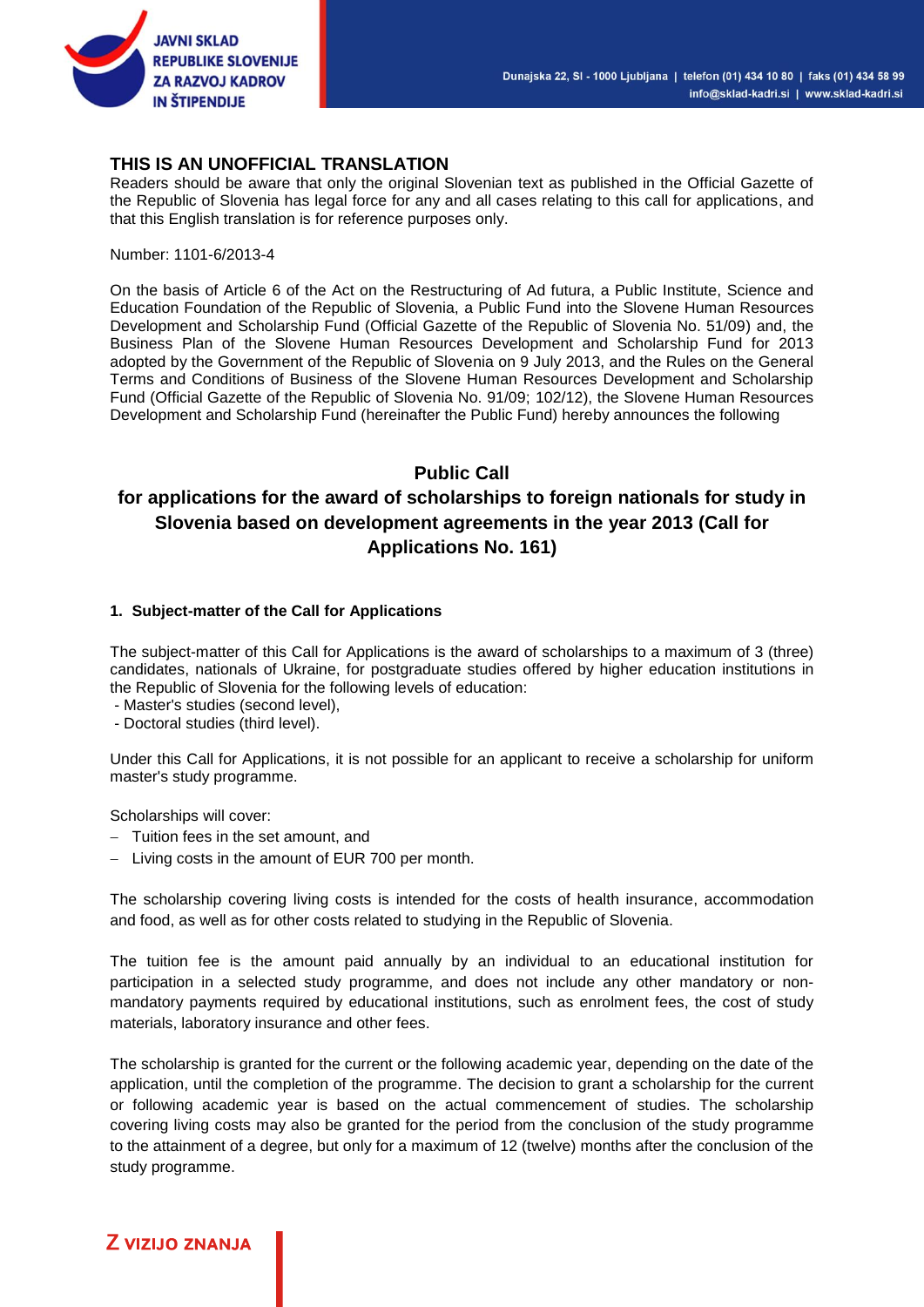

### **2. The value of the Call for Applications**

The total value of the Call for Applications is EUR 100,000 for the entire period for which the selected applicants are awarded scholarships.

#### **3. Conditions for participation**

Applicants must meet the following conditions:

- 3.1. They must be nationals of Ukraine and may not simultaneously be citizens of the Republic of Slovenia or obtain such citizenship while participating in the study programme for which they have been awarded the scholarship;
- 3.2. They must be nominated for the available scholarship by a relevant institution in Ukraine;
- 3.3. They must be accepted or enrolled in a master's or doctoral programme at an accredited educational institution in the Republic of Slovenia for an accredited programme, whereby they will attain a recognised level of education and obtain a valid degree upon completing the programme;
- 3.4. While participating in the programme subject to the scholarship under the present Call for Applications, they must have a valid temporary residence permit for the purpose of study in accordance with the Aliens Act and must also reside in the Republic in Slovenia;
- 3.5. They must have student status in the Republic of Slovenia during the entire period of studies;
- 3.6. The selected programme may not be a distance learning programme or a programme conducted only through occasional consultations in the Republic of Slovenia;
- 3.7. They may not receive scholarships awarded under the Scholarship Act or any other scholarships, grants or similar funding for studies that are awarded under other regulations in the Republic of Slovenia for the duration of the programme subject to the scholarship under the present Call for Applications;
- 3.8. Throughout the duration of the programme subject to the scholarship under the present Call for Applications, they may not be, abroad or in the Republic of Slovenia:
	- employed,
	- self-employed or
	- registered as an unemployed person with the Employment Service of Slovenia or a relevant institution abroad.

Successful applicants must meet the above conditions for the entire period of validity of the scholarship contract.

The Public Fund will verify that applicants meet the above conditions on the basis of their statements, submitted documents and through official inquiries at the relevant institutions.

#### **4. Documentation**

**Z VIZIJO ZNANJA** 

Applicants must submit an original, **fully completed and signed application form**. Applications submitted without an application form will not be processed.

Applicants must also submit the following **documents to verify that they meet the conditions and criteria**:

4.1. Certificate of citizenship of, and residence in, the applicant's country, issued by the relevant authority, or a copy of a valid passport, which will be used by the Public Fund to determine citizenship and residence in the applicant's country;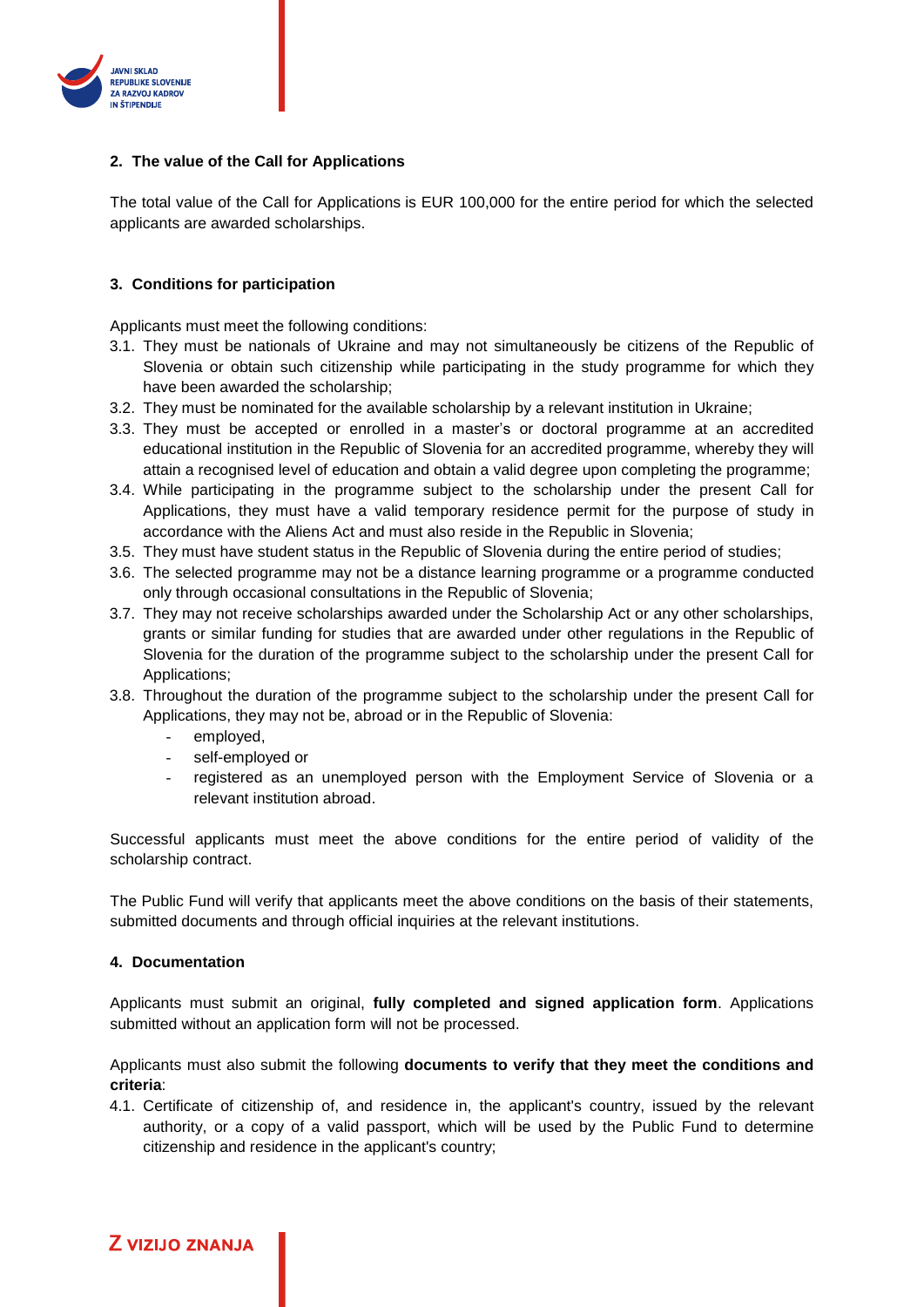

- 4.2. Letter of acceptance or proof of enrolment in a master's (second level) or doctoral programme (third level), issued by the relevant Slovenian higher education institution, including the full name of the programme and the academic year in which the applicant commences the programme;
- 4.3. Letter of nomination issued by the relevant authority of Ukraine.

The documents referred to in the preceding paragraph may be photocopies. However, the Public Fund reserves the right to request original documents. Documents issued electronically are considered copies. The Public Fund will not return the submitted documents.

Documents may be submitted in a foreign language, but the Public Fund reserves the right to request translation into Slovenian.

#### **5. Selection procedure and criteria**

The procedure for this Call for Applications is conducted by an official in accordance with the provisions of the General Administrative Procedure Act.

Under this Call for Applications, which has a rolling deadline, scholarships are awarded to applicants who meet the conditions in the order in which the Public Fund receives complete applications and until all the available funds have been expended or a maximum three available scholarships awarded, whichever is earlier.

Should several complete applications meeting the set conditions arrive on the same day and should the total amount of funds applied for exceed the funds available for this Call for Applications, the selection will be conducted according to the criterion of the highest average grade achieved in the last fully completed education programme in which grades were awarded. In this case, applicants will be invited to submit a certificate verifying the grades awarded in the last fully completed educational programme with a numerical grading system and the official grading scale, including a legend, issued by the educational institution at which the candidate completed the educational programmes, or by another relevant institution.

Applications received after all available funds have been expended or a maximum three available scholarships have been awarded will be rejected.

#### **6. Power of attorney**

Applicants living abroad during the procedure under this Call for Applications must grant power of attorney to a person residing in Slovenia. Applicants may not hold their own power of attorney.

The power of attorney form is part of the documentation and is available at the website or the head office of the Public Fund. The power of attorney form must be submitted in the original and be signed by both the applicant and the trustee.

#### **7. Processing of applications, scholarship contract and payments**

The Public Fund will issue decisions on the outcome of the Call for Applications to all applicants. When a decision has become final and the documents required in the decision have been submitted by the applicants, the Public Fund and the selected applicants will conclude a scholarship contract.

## **Z VIZIJO ZNANJA**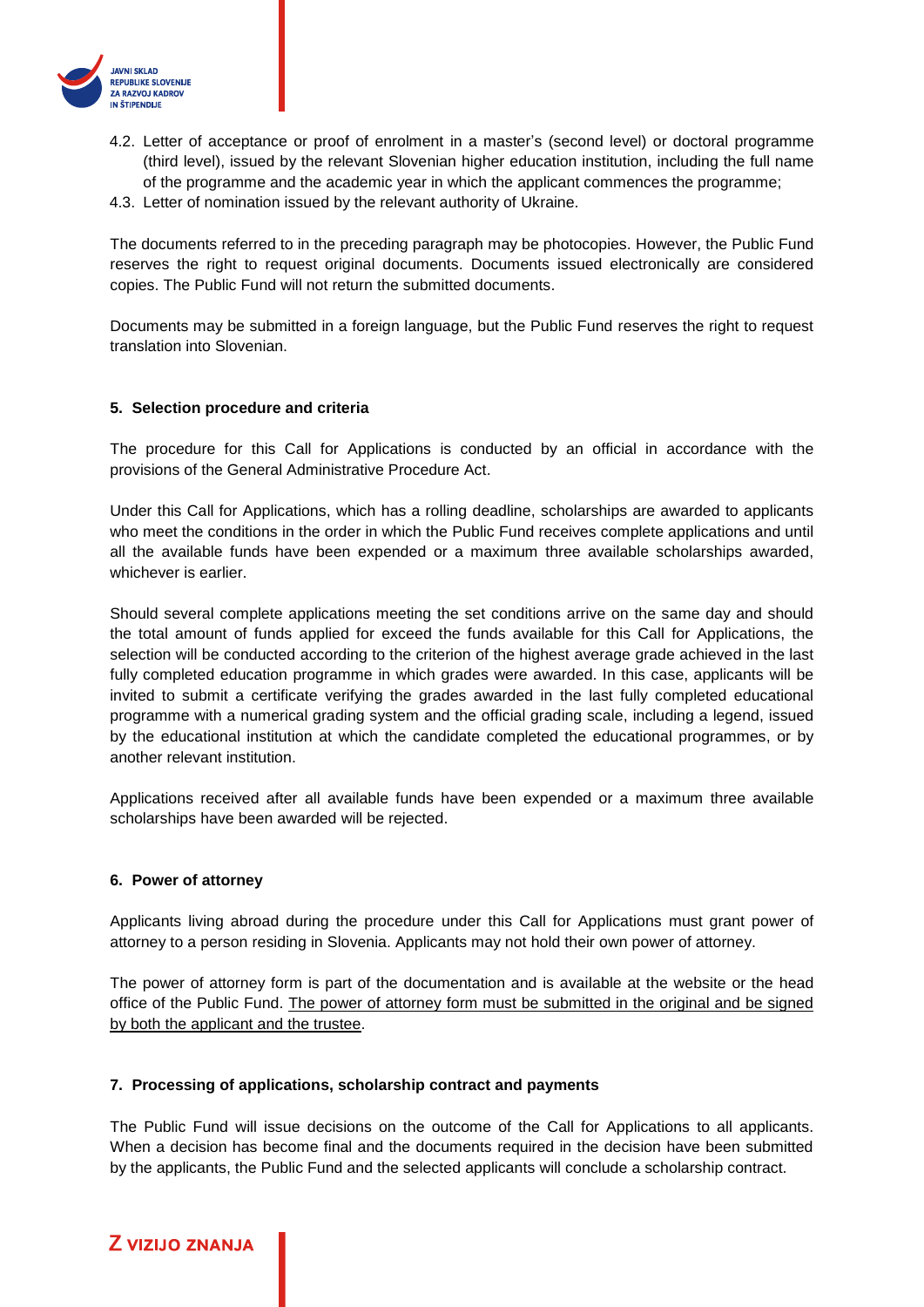

As a general rule, the decision issued by the Public Fund requires proof of enrolment in the appropriate year of studies and academic year for which the scholarship is being awarded, and a statement or proof that a temporary residence permit has been obtained for the purpose of studies if these documents were not enclosed with the initial application, or other documents if required.

The scholarship contract defines the obligations of the scholarship recipient in accordance with the Rules on the General Terms and Conditions of Business of the Slovene Human Resources Development and Scholarship Fund. The payment of the scholarship is carried out in accordance with the provisions of the contract.

#### **8. Accessibility of documentation**

The text of the Call for Applications, the application form and the power of attorney form are available at www.sklad-kadri.si or at the head office of the Slovene Human Resources Development and Scholarship Fund at Dunajska 22 (6th Floor), Ljubljana, during office hours.

Office hours are Monday, Tuesday and Thursday from 9.00 to 15.00, Wednesday from 9.00 to 16.00 and Friday from 9.00 to 14.00.

#### **9. Deadline and submission of applications**

The application (the completed and signed application form, including the required documentation) must be sent to:

Javni sklad Republike Slovenije za razvoj kadrov in štipendije Dunajska 22 1000 Ljubljana (with a note on the envelope: Call for Applications No. 161).

The application may be submitted in person to the Public Fund during office hours or by post, in which case the application must be sent by registered mail (R). The sending date is considered the date of receipt. Applications submitted via e-mail will not be processed.

The Call for Applications has a rolling deadline, starting on its date of publication in the Official Gazette of the Republic of Slovenia and continuing until all available funds have been expended or maximum three available scholarships awarded (closing date).

An application is considered on time if it is received before the closing date. Applications received after this date will be rejected.

An application is considered complete if it is submitted on the application form and includes all the required documents and information. Applicants whose applications are incomplete will be invited to supplement them. If they fail to do so by the deadline specified in the invitation to complete the application, their application will be dismissed. In accordance with Article 28, item 26, of the Administrative Fees Act (Official Gazette of the Republic of Slovenia No. 106/10-UPB5), no administrative fees are charged for applications under this Call for Applications.

Applications that do not meet the conditions under this Call for Applications will be rejected. Applications submitted after all available funds have been expended or a maximum three available scholarships awarded and before the rolling deadline has expired will be rejected.

# **Z VIZIJO ZNANJA**